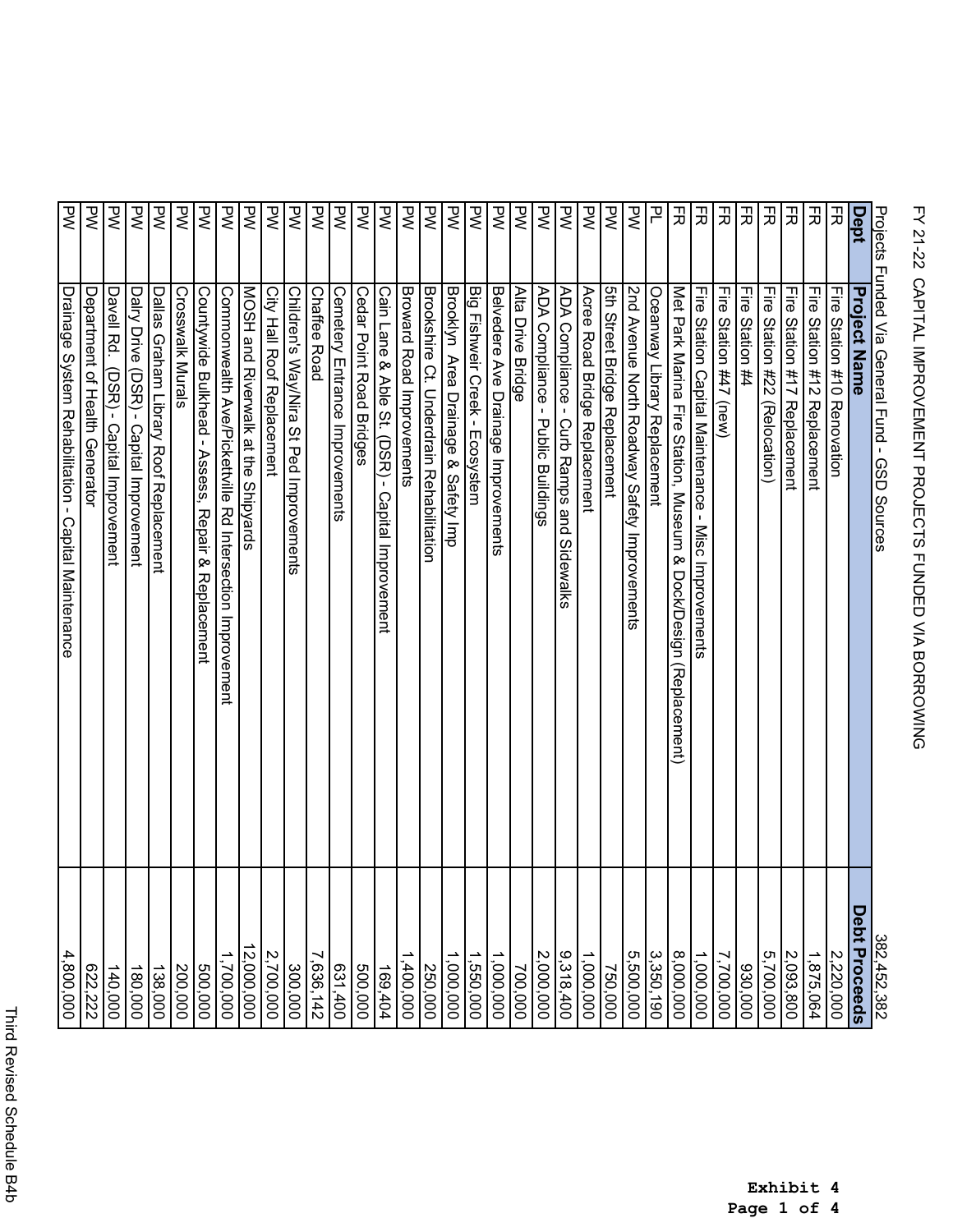|           | <b>Project Name</b>                                                  | Debt Proceeds        |
|-----------|----------------------------------------------------------------------|----------------------|
| Dept<br>P | Drainage System Rehabilitation - Capital Improvements                | ,800,000             |
| ΡŃ        | Edgewood Avenue Bicycle Improvements                                 | 213,538              |
| ΣŽ        | Ellis Rd.<br>(DSR) - Capital Improvement                             | 230,000              |
| ξ         | Emerald Trail - Hogan Street Connector                               | 4,980,000            |
| ξ         | Facilities<br>Cap Maint Gov't - Assess & Remediation                 | 500,000              |
| ᄝ         | Facilities Capital Maintenance - Gov't                               | 1,100,000            |
| ζ         | Falconhead Ct. Underdrain Rehabilitation                             | 250,000              |
| ζ         | Firestone Rd - Wheat Rd Intersection Improvements                    | 1,000,000            |
| ξ         | Flasher Clocks for School Zones                                      | 500,000              |
| 공         | Fleet Management - Maintenance and Upgrades                          | ,200,000             |
| 공         | Florida Theatre Facility Improvements                                | 1,500,000            |
| ᄝ         | Flynn Road Drainage Improvements                                     | 200,000              |
| ₹         | Frye Ave. W.<br>СSR) -<br>Capital Improvement                        | 150,000              |
| ξ         | Hardscape -<br>Countywide                                            | 2,000,000            |
| ξ         | Harlow Blyd / Mother Hubbard Dr. S.<br>DSR) -<br>Capital Improvement | 150,000              |
| ξ         | Hidden Village Drive Crderdrain Rehabilitation                       | 250,000              |
| ΣŽ        | Hodges Blvd Intersection Traffic Signals                             | 2,200,000            |
| 공         | Hyatt Front Modifications                                            | 300,000              |
| ξ         | Ingleside Avenue (DSR) - Capital Improvement                         | 850,000              |
| ξ         | Jack Horner Ln / Miss Muffet Ln (DSR) - Capital Improvement          | 100,000              |
| ξ         | Jacksonville EOC Critical Electrical Infrastructure Upgrade          | 1,000,000            |
| 공         | Jacksonville Fair Grounds Relocation                                 | 5,000,000            |
| ᄝ         | JAX Ash Site Pollution Remediation                                   | 1,750,000            |
| 공         | JFRD Fire Station Apron & Driveway Repairs                           | $\frac{1,700,000}{}$ |
| ξ         | Ξ<br>Station Remote Monitoring                                       | 450,000              |
| ξ         | Lone Star Rd Bridge                                                  | 250,000              |
| ζ         | Lone Star Road Extension                                             | ,000,000             |
| Š         | <b>Loretto Road Sidewalk</b>                                         | 155,000              |
| 공         | Lot R - Stadium Performance Center                                   | 36,000,000           |
| 공         | Main Library Parking Garage Retail Space Buildout                    | 2,210,000            |
| ξ         | Major Outfall Ditch Restoration/Cleaning                             | 3,000,000            |
| ξ         | Mayport Dock Redevelopment                                           | 2,500,000            |
| ξ         | McCoys Creek Outfall Improvements with Riverwalk                     | 22,000,000           |
| ξ         | McCoys Creek Rebuild & Raise Bridge - King                           | 1,500,000            |
| ξ         | Medical Examiner Facility                                            | 10,000,000           |
| 공         | Merrill Rd<br>and Townsend Blvd Intersection Improvements            | 575,000              |
| ζ         | Moncrief<br>Rd Pedestrian Bridge                                     | ,800,000             |
| ₹         | Montgomery Correctional Center Machine Shop                          | 670,000              |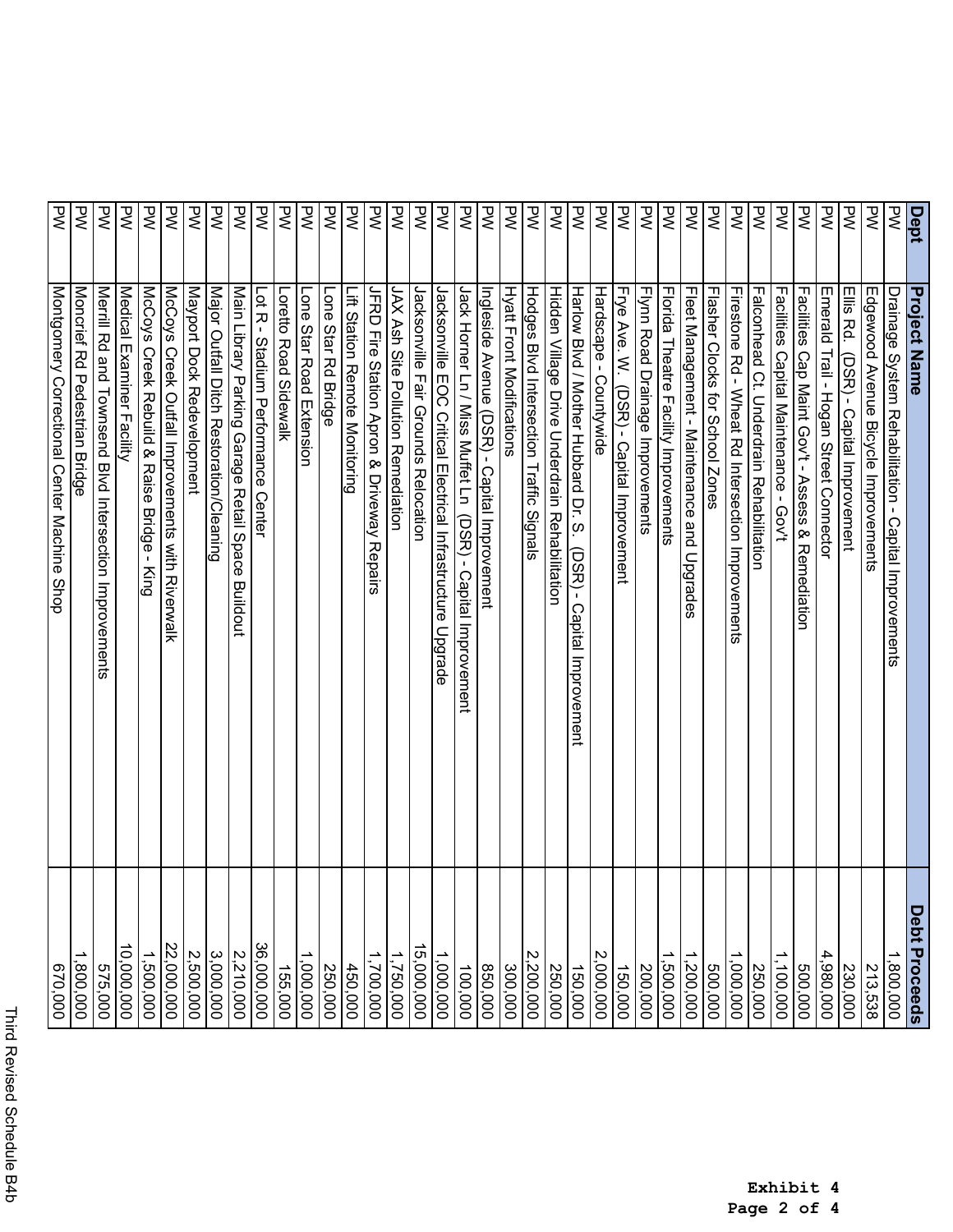|           | <b>Project Name</b>                                                            | Debt Proceeds |
|-----------|--------------------------------------------------------------------------------|---------------|
| Dept<br>P | Myrtle Avenue Stormwater Pump Replacement                                      | 535,000       |
| ΜĀ        | Northbank Bulkhead                                                             | 8,000,000     |
| ζ         | Old Kings Rd.<br>(DSR) - Capital Improvement                                   | 70,000        |
| ζ         | Orange Picker / Brady Road                                                     | 4,700,000     |
| Σλ        | <b>Pennan Road Complete Streets</b>                                            | 500,000       |
| Σλ        | Plymouth Street Bridge                                                         | 250,000       |
| λÁ        | Police Memorial Bldg - Maint & Upgrades                                        | 275,000       |
| PW        | Police Memorial Building Generator Replacement                                 | 273,616       |
| Μ         | Pre-Trial Detention Center Generator Replacement                               | 456,965       |
| ΣV        | Pretrial Detention Facility - Cell Door System                                 | 500,000       |
| ξ         | Pretrial Detention Facility - Maint & Upgrades                                 | 650,000       |
| ζ         | Public Buildings -<br>Roofing                                                  | 400,000       |
| ζ         | Racetrack Road Widening                                                        | 9,441,250     |
| ζ         | Resiliency Infrastructure Improvements                                         | 10,000,000    |
| ζ         | Riverfront Plaza                                                               | 1,000,000     |
| ΣV        | Roadway Safety Project - Pedestrian Crossings                                  | 265,080       |
| ξ         | Rogero Road Undergrounding Electric                                            | 877,000       |
| ΣŽ        | Sheridan Street (DSR) - Capital Improvement                                    | 380,000       |
| ζ         | Sibbald Road Sidewalk Extension                                                | 699,446       |
| ζ         | Sidewalk/Curb Construction and Repair                                          | 6,000,000     |
| D<br>N    | Silver Street Drainage Improvements                                            | 1,500,000     |
| ξ         | Soutel Drive & New Kings Road Intersection Improvements                        | 672,000       |
| ξ         | Southside Boulevard - Southside Blvd/Belfort Rd/JTB<br>lrans<br>$\overline{a}$ | 1,120,000     |
| ΜĀ        | St.<br>Johns Ave.<br>Traffic Calming                                           | 50,000        |
| ζ         | St.<br>Johns<br>Bluff Sidewalk Improvements -<br>East Side                     | 860,000       |
| ζ         | St.<br>Johns<br>Bluff Sidewalk Improvements - West Side                        | 155,000       |
| ΣV        | St. Johns River Bulkhead, Assess/Restore                                       | ,500,000      |
| Μ         | Stormwater Pump Stations Generators                                            | 345,710       |
| ΣŽ        | Sunbeam Road (DSR) - Capital Improvement                                       | 376,000       |
| ΜĀ        | Sunset Cemetery Assessment/Restoration                                         | 1,300,000     |
| ΜĀ        | Tactical Research and Development Center                                       | 150,000       |
| λÁ        | Traffic Management Facility Generator Replacement                              | 93,737        |
| ΜĀ        | Traffic Signal (New) - Argyle Forest Blvd & Loch Highlands                     | 000'006       |
| λÁ        | Traffic Signal (New) – Baymeadows Rd E<br>& Stonebridge Village                | 700,000       |
| ΣV        | Traffic<br>Signal Airport<br>Center Dr. and Gillespie Ave                      | 700,000       |
| ζ         | Traffic<br>Signal Pulaski Rd and Howard<br>Road                                | 600,000       |
| ζ         | Traffic<br>Signalization -<br>Enhancements                                     | 115,098       |
| ΡŃ        | Traffic Signals San Pablo Parkway                                              | 2,400,000     |